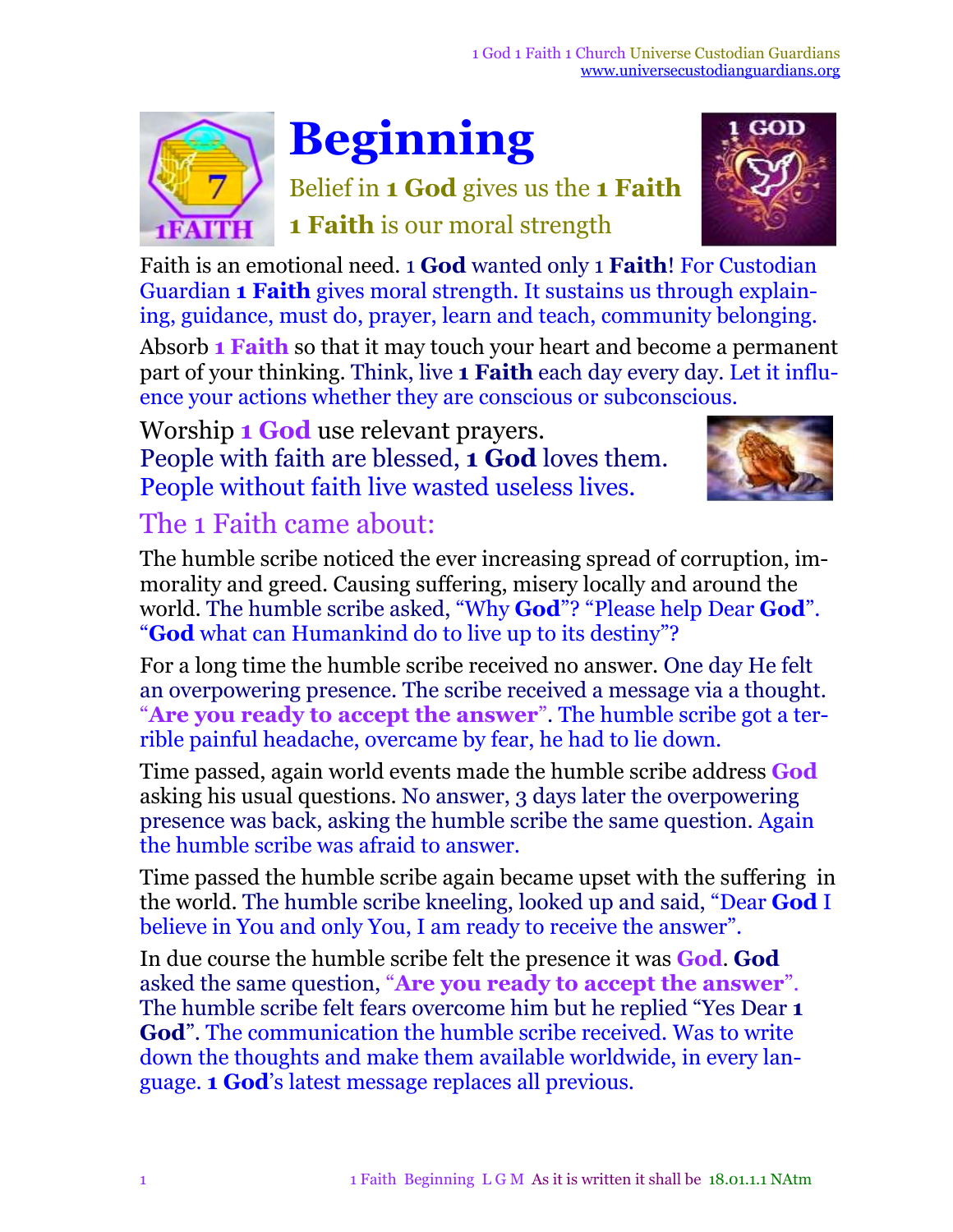Everything is compiled in the "**Law Giver Manifest**" (LGM). It is to be made available to all. The 'LGM.' replaces all previous messages making them obsolete.

#### Law Giver Manifest **1 God** has doubts about Humankind!

**1 God**'s previous messages have largely been ignored. **1 God**'s warnings have been ignored. (see World trade center US, Brexit UK, Pandemic China, Ukraine invasion, Climate change global...)

**1 God** will make Humankind listen! (see Prophesy)

When **1 God** instructed the humble scribe to write down and compile all messages, '**1 Faith**' was born. **1 Faith** is a religious, social justice, philosophy. **1 Faith** supports community living. The community raising of children. **1 Faith** is the only Religion acceptable to **1 God**. Every thing else becomes outdated cults.

Outdated cults administration are shunned! They are replaced with: **1 God 1 Faith** 1 Church Universe Custodian Guardians. Outdated cults religious writings are replaced with the 'Law Giver Manifest'. Supporters of outdated cults are encouraged to update:become Custodian Guardian!

### **For the Glory of 1 God and the Good of Humankind**.

The **1 Faith** supports numbers, '**7**' is divine. Human understanding of numbers, mathematical equations, geometric symbols paved the way to build civilizations. Human understanding needs to further expand Space exploration and its colonization! Human Destiny!

Custodian Guardian believe that the Physical Universe and everything in it is imperfect by design. Therefore a U.C.G. Heptagon an imperfect 7 angled, 7 sided polygon its sides are of different lengths its angles are of different degrees. Is the ideal 1 Faith symbol of recognition.

A Heptagon symbolizes **1 God**'s imperfect Physical Universe, a 7 day week. 7 angles symbolize, the 'Law Giver Manifest's' 7 chap-

7 ters and 7 scrolls. The 7 sides symbolize, 7 Tribes and 7, 1 Church Universe Custodian Guardians administrations.

**1 Faith** is written on **7 Scrolls**: 1. Belief > 2. Obligations > 3. Privileges > 4. Failings > 5. Virtues > 6. Khronicle > 7. Afterlife





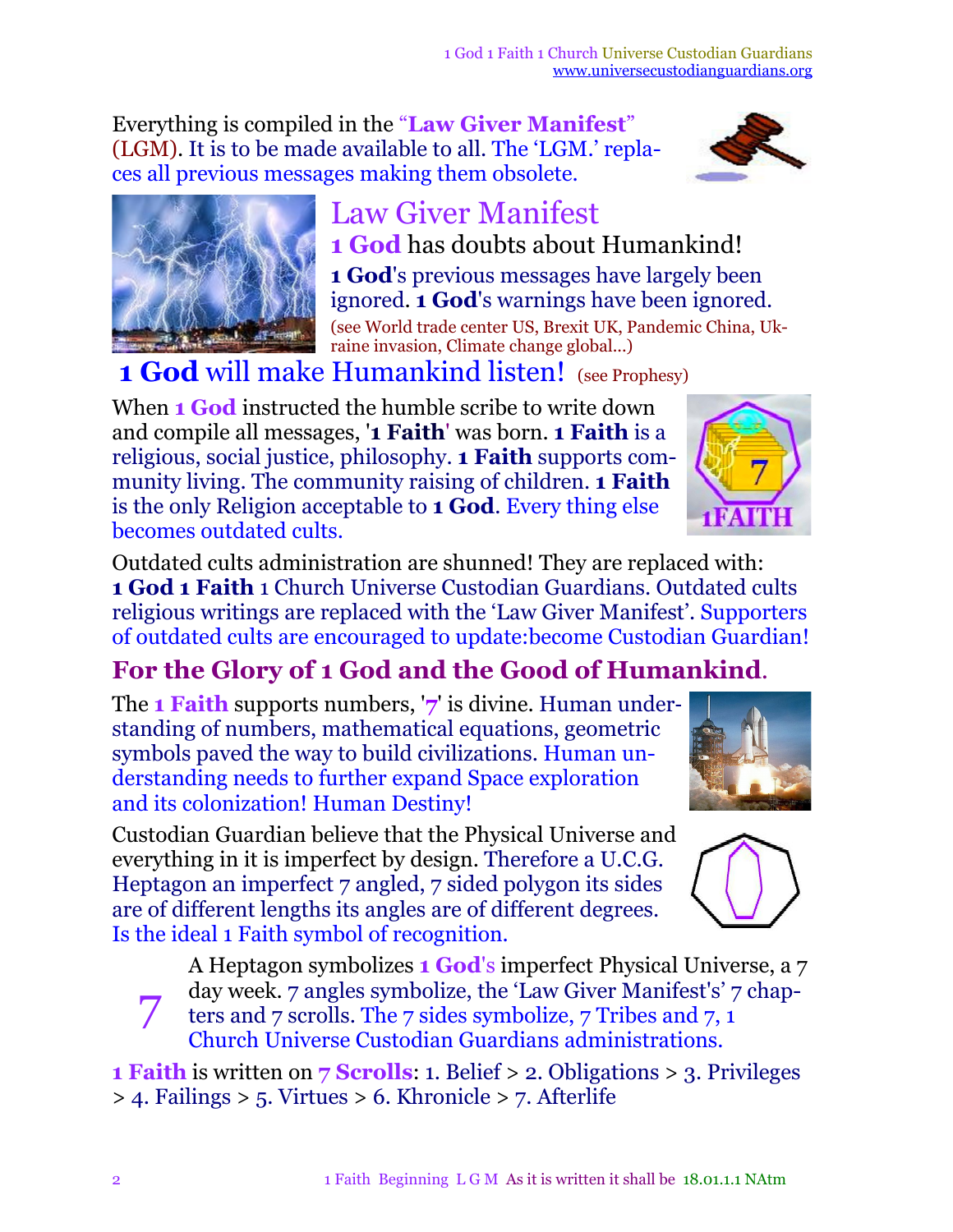## The 7 scrolls form part of the '**Law Giver Manifest**'. As it is written so it shall be !



**1 Faith** introduces **New Age time management**: Daily routine, C.G. (Custodian Guardian) Klock ~ Time Triangle  $\sim$  Night Curfew  $\sim$  C.G. Planner  $\sim$  C.G. Kalender  $\sim$ Fun Day themes  $\sim$  C.G. Khronicle  $\sim$  C.G. Quattro Almanac ~ Control time ~ Knowledge continuity.

Everything in the Physical Universe has a beginning and an end. The end leftover is recycled for new beginning (Reincarnation).

People of the **1 Faith** are **Supporters**. Supporters are addressed as: Custodian Guardian + 1st name or C.G. + 1st name. C.G. is used when texting, writing.

**1 Faith Supporters** meet at a Gathering every 7 th Day (Fun Day) of the week. They pray, worship, socialize, discuss, chat, drink (non alcoholic), eat (no junk food), sing, dance, laugh, play, harmonize,.. They try to bring new people. Supporters have a daily routine that starts with praying: **Daily** Prayer



**1 Faith Supporters** have a **vision**:



**1 God 1 Faith 1 Church Universe Custodian Guardians Everyone read, live by and proclaim 1 God's latest 'Message' , the "Law-Giver Manifest".**

**Killing of unborn and born humans is abolished.**

**Every person has breathable air, drinkable water, eatable food, protective clothing, affordable shelter, free education, free health care, rewarded unexploited work, retirement and death with dignity.**

**Selfishness, elitism, exploitation, injustice, physical and emotional abuse, slavery be abolished. That Addictions (alcohol, smoking, gluttony, gambling, pornography, pollution, shopping) are contained.**